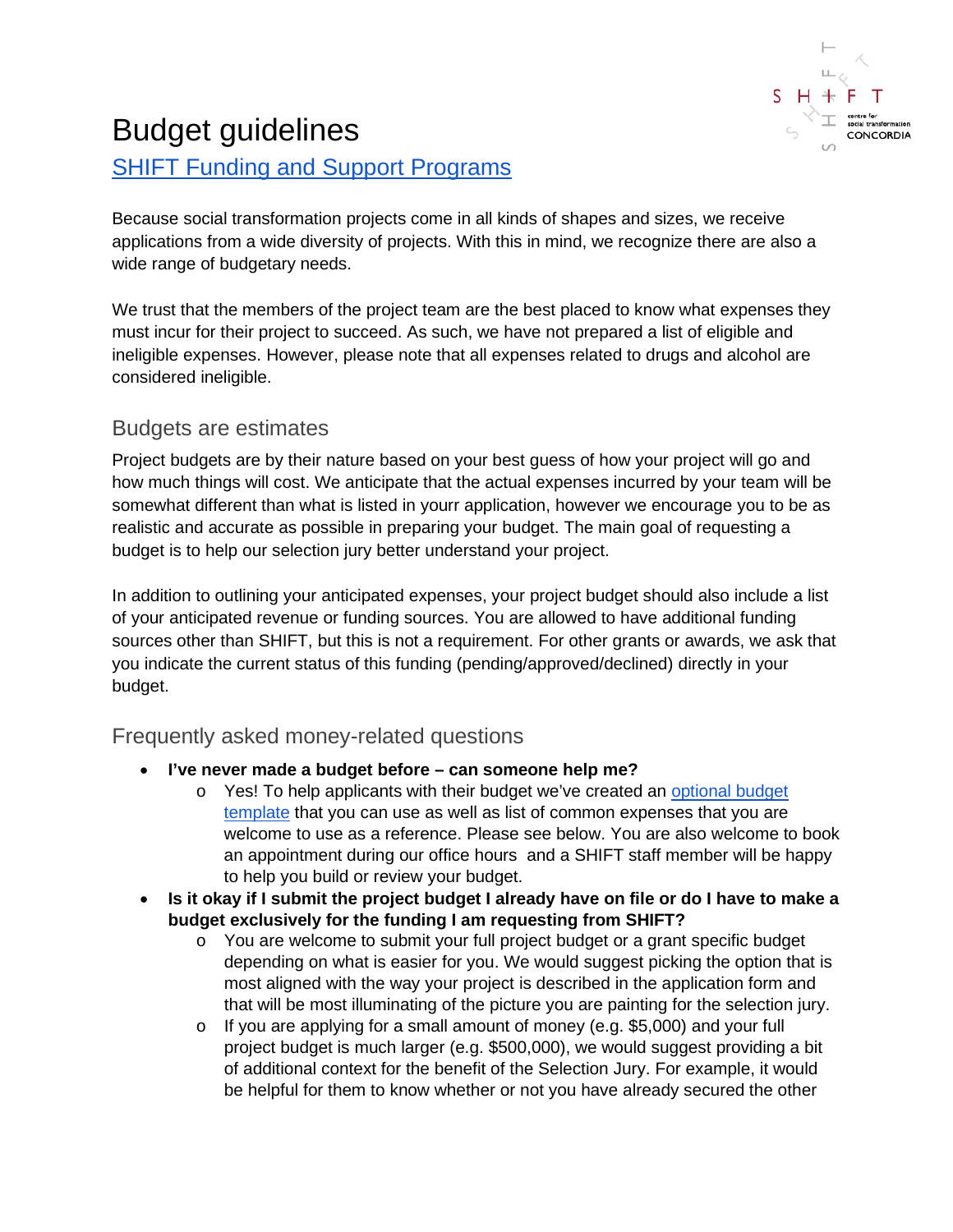

funding required for your project to succeed and, if yes, why this additional amount is important even though it represents such a small percentage of your total budget.

- **Are there any restrictions on how to spend the funding received from SHIFT?** 
	- o Not really. We trust that you know best what expenses you need to incur in order for your project to succeed. The only officially ineligible expenses are the purchase of drugs and alcohol.
- **Can I use part of this funding to pay team members for their work on the project?**
	- $\circ$  Yes, absolutely! Labour is an important part of socially transformative work and we are happy to support projects in paying people for the time they invest.
- **How will I receive the funding that is awarded to my project?**
	- o Our preference is to give the funding awarded to projects in a lump sum, either via an internal transfer to a Concordia account or a cheque to an external organization. For informal groups that do not have access to an organizational account, we can either write a cheque to an individual or manage the funds internally at SHIFT.
	- o Please note that cheques written to individuals will be tied to that person's SIN number and may have tax implications. Funds that are managed by SHIFT will be disbursed over the course of the project via invoices, expense claims and honorariums, all of which will be subject to Concordia's financial processes.
- **If my project is selected to receive funding, how long will it take for us to receive the money?**
	- $\circ$  Once our selection jury agrees on a project to fund, we will organize a first meeting with members of the project team to review our funding agreement. After this meeting, once all the necessary information is received (SIN/NEQ, mailing address, etc.) it will take 6 - 8 weeks for Concordia to issue a cheque.

## Examples of some potential expenses

For project teams who may be less familiar with estimating costs, we've prepared a nonexhaustive list of some of the expenses we could imagine seeing included in project budgets. Where possible, we've included estimates and/or links to relevant reference documents.

- Wages and benefits for project staff
	- We recommend referring to the [pay rates outlined by the TRAC union.](https://trac-union.ca/pay-rates/)
- Honorariums for community partners
	- We recommend \$30 \$50 per hour for consultation work
	- Alternatively, teams partnering with community organizations are encouraged to include a meaningful financial contribution to the organization in their budget, in proportion to the contribution that the organization's labour, knowledge and relationships will make to the project's success.
- Elder related costs (speaking fees, per diems, transportation , etc.)
	- We recommend referring to Concordia's [Indigenous Elder and Community](https://www.concordia.ca/content/dam/concordia/offices/oce/IDLG/Indigenous-Elder-and-Community-Protocols.pdf)  [Protocol](https://www.concordia.ca/content/dam/concordia/offices/oce/IDLG/Indigenous-Elder-and-Community-Protocols.pdf) (p. 9)
- Accessibility related costs (ASL/LSQ interpreters, attendants, braille printing, etc.)
	- We recommend referring to Concordia's **Inclusive Innovation Guide** (p. 19)